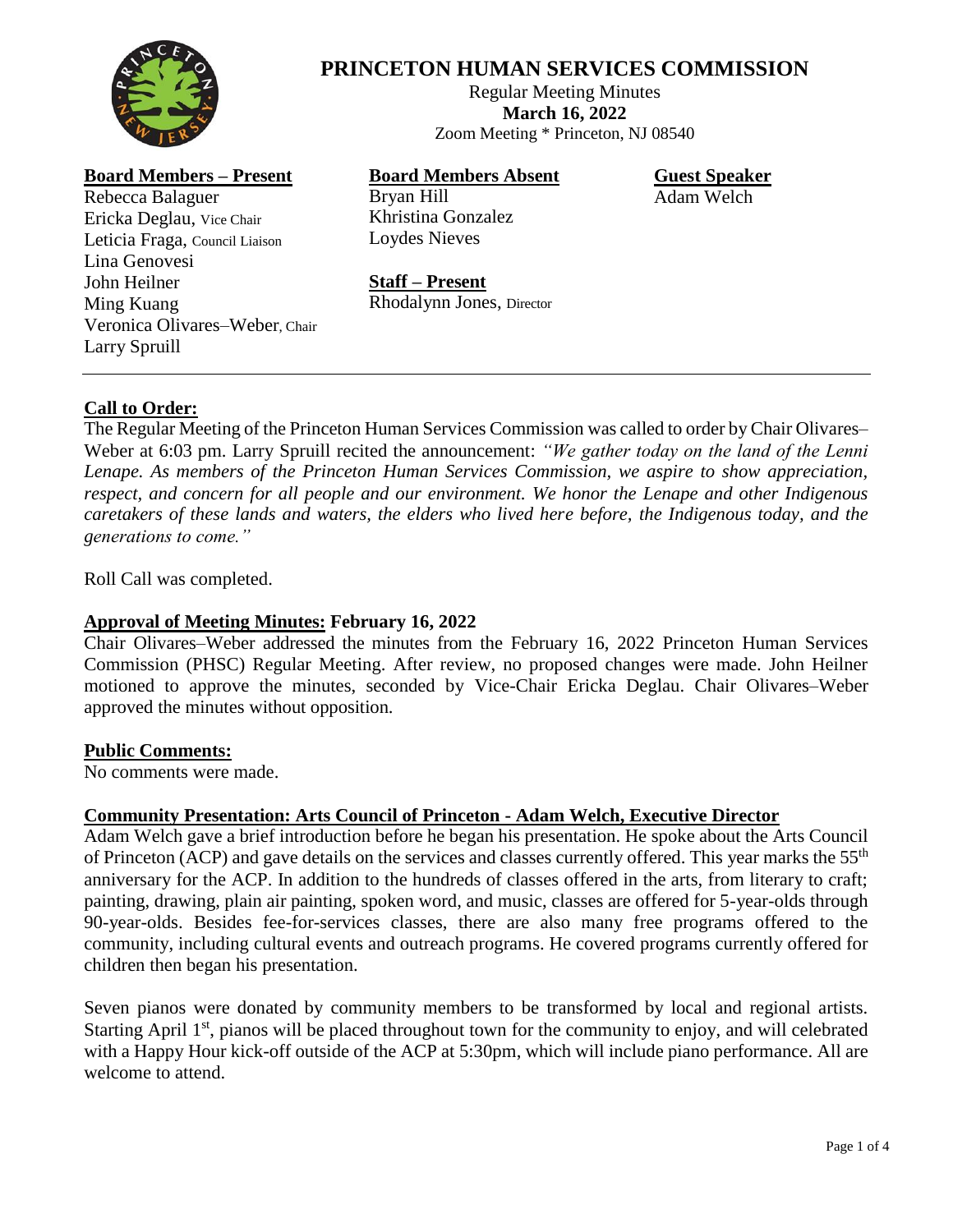Throughout April, there will be dozens of arts and culture events presented by ACP and local businesses and organizations. April 23, 2022 is the Princeton Porchfest event. These are individual concerts that are coordinated on people's porches around town. There are over ten participating porches around Princeton, with five in the Witherspoon-Jackson neighborhood. This event is free and open to all, with emphasis on a safe and fun day for Princeton locals as a walkable and easy-to-bicycle-to event. These decentralized concerts will provide more opportunities for people to gather without congregating to one space. A schedule of performers and their locations will be available at artscouncilofprinceton.org.

Chair Olivares–Weber thanked Mr. Welch for his presentation and asked him to speak on the offered programs for seniors. He elaborated on ACP's senior outreach. Particularly, ACP worked with the Girl Scouts and other organizations to send art-care packages to several senior centers to let them know they are being thought of and to reduce feelings of social isolation during the current COVID-19 pandemic where loved ones may not be able to see them as often.

Councilwoman Leticia Fraga also thanked him, asked about whether the embroidery project will be continued. Although Mr. Welch does not currently see a continuance of this project, he highlighted other fiber art projects, such as textiles -felting, weaving, knitting, quilting and more. Rhodalynn Jones also thanked Mr. Welch for his presentation and expressed excitement for the Princeton Porchfest. She then inquired about ACP's partnership with HomeFront. He explained HomeFront is a program provided by ACP since 1993. It is one of the longest running outreach programs. Children in transitional housing come from HomeFront offices to the Arts Council and receive homework help, dinner (provided through Olives of Princeton), and an art project. Ms. Jones further asked Mr. Welch whether ACP offers art therapy. He explained in the past many classes were offered which were referred to as art therapy. He elaborated how art is a transformative experience in itself, though ACP is looking to have licensed staff at a medical level to be more specific in this aspect.

Chair Olivares–Weber mentioned the ACP's partnership with the Mayors Wellness Campaign (MWC), and also brought attention to other board members to start thinking about collaborating with the ACP in the future, also for Welcoming Week in September.

# **Director's Report – Rhodalynn Jones**

Director Rhodalynn Jones gave a brief update on the 2022 Summer Youth Employment Program. Applications are now available, and the deadline to submit them is April 29, 2022.

The utility moratorium ended yesterday, though PHSC is still pushing to advertise other offered services for people who had there utilities turned off. She gave a reminder that the Excluded New Jersians Fund ended at the end of February. PHSC continues to promote the rental assistance program, tax program, and emergency rescue mortgage program.

Councilwoman Fraga mentioned a refugee family from Poland that PHSC is currently assisting. Efforts are being worked on to help future anticipated refugees settle with as much ease as possible. The discussion on refugees and other immigrants continued and Mr. Heilner added how Solidaridad has an established process for assisting asylum seekers with their preliminary paperwork.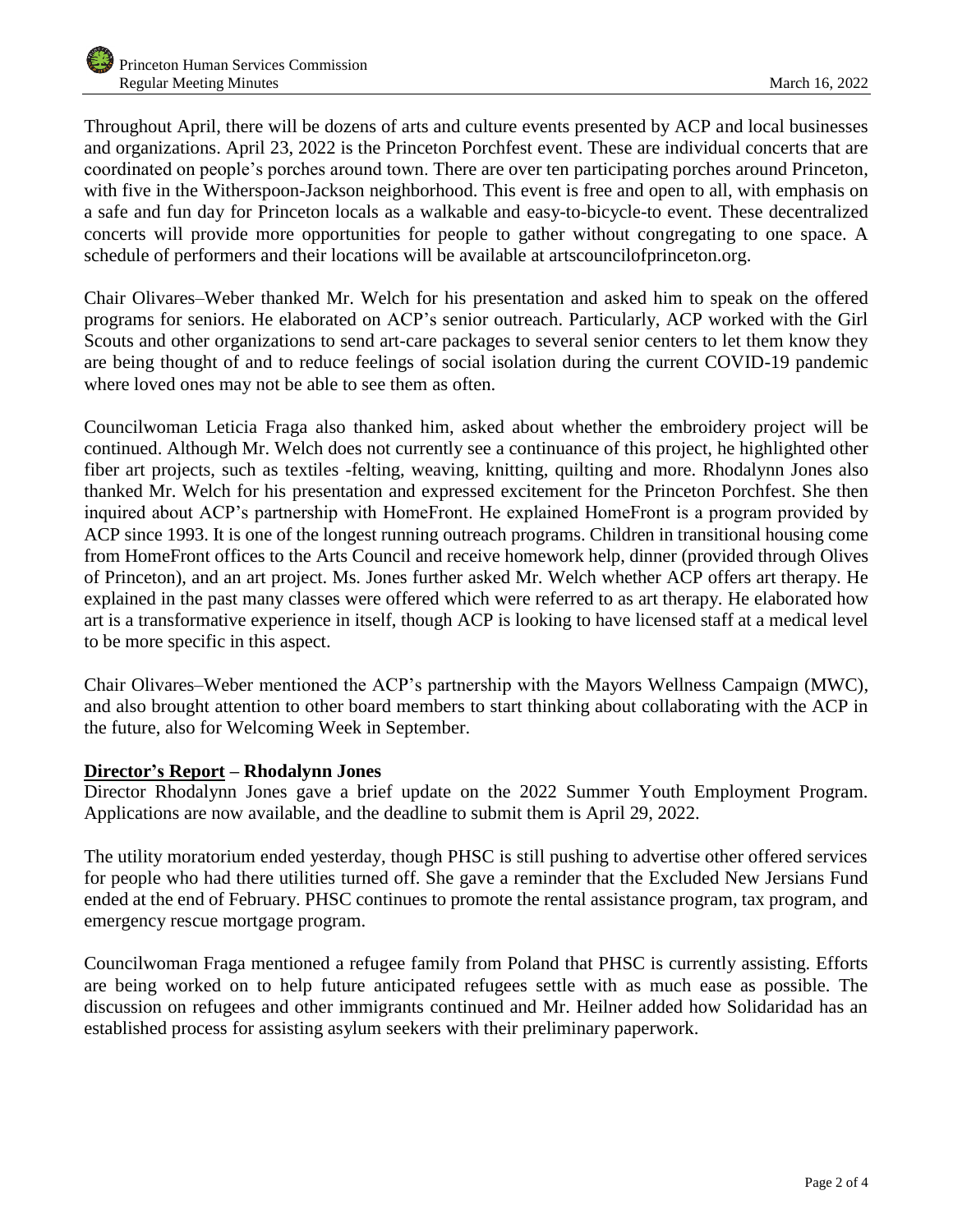# **Council Updates**

Councilwoman Fraga gave an update of the council's annual meeting with Princeton University's President Christopher Eisgruber. Princeton University updated the council on their contributions and services offered to the community, among other things. She also asked for more opportunities to collaborate and get details on what services are available to the public, so that the community can be made aware of it and connect to these services. She inquired about the University allowing students to use their meal cards in local establishments, and discussed the ongoing laundromat issue for the residents of the John Witherspoon neighborhood.

# **Subcommittee Reorganization/Goals and Priorities**

#### *Immigration*

Mr. Heilner spoke about a local immigration attorney who was recently charged by the Department of Homeland Security with multiple counts of immigration fraud. He expressed concerns in this matter with outreach and in assisting those harmed by their documents being accessed by this attorney. Councilwoman Fraga weighed in on the outreach offered by PHSC.

Mr. Heilner further added that the subcommittee is beginning to plan a broad outreach event and hopes to have it at the ACP, with topics on housing, protections from eviction, ways to improve one's immigration status, what are your rights' as residents even if you are undocumented, and perhaps have an immigration attorney on the panel, in addition to covering where we are with the New Jersey special driver license, wage theft, and more topics.

Councilwoman Fraga encouraged signing-up for the municipal newsletter which goes out weekly and has links and other important information to share with the community.

#### *Outreach/Needs Assessment*

Vice-Chair Deglau gave an update that the subcommittee had its presentation to community partners at the end of February. She thanked Ms. Jones for coordinating this, and added over fifty people were in attendance with discussion afterwards. The subcommittee is considering sending out a post survey for more feedback, and is also working on producing a written report. She also thanked Ming Kuang for attending the event and looking over all of their things, and for providing feedback. Chair Olivares–Weber spoke about making a presentation for mayor and council for the next meeting in April.

# *Community Needs and Social Equity*

Chair Olivares–Weber noted that this subcommittee covers housing, food insecurity, and education, and discussed integrating the Mental Health Wellbeing subcommittee into this one. She asked for comments and for more members on this subcommittee. Vice-Chair Deglau added that mental health and wellbeing are related, especially during the current pandemic, and it is critical for PHSC to be involved in this. Additionally, there is a connection to social isolation and economic insecurity. Rebecca Balaguer weighed in on this topic and added that there is a need to rid the stigma of mental illness. Mr. Spruill asked whether Corner House will also be involved with this subcommittee. Ms. Balaguer asked for the Mental Health and Wellbeing subcommittee to be merged with the Community Needs and Social Equity subcommittee. Chair Olivares–Weber officially merged the two subcommittees, and Ms. Balaguer is now part of the Community Needs and Social Equity subcommittee.